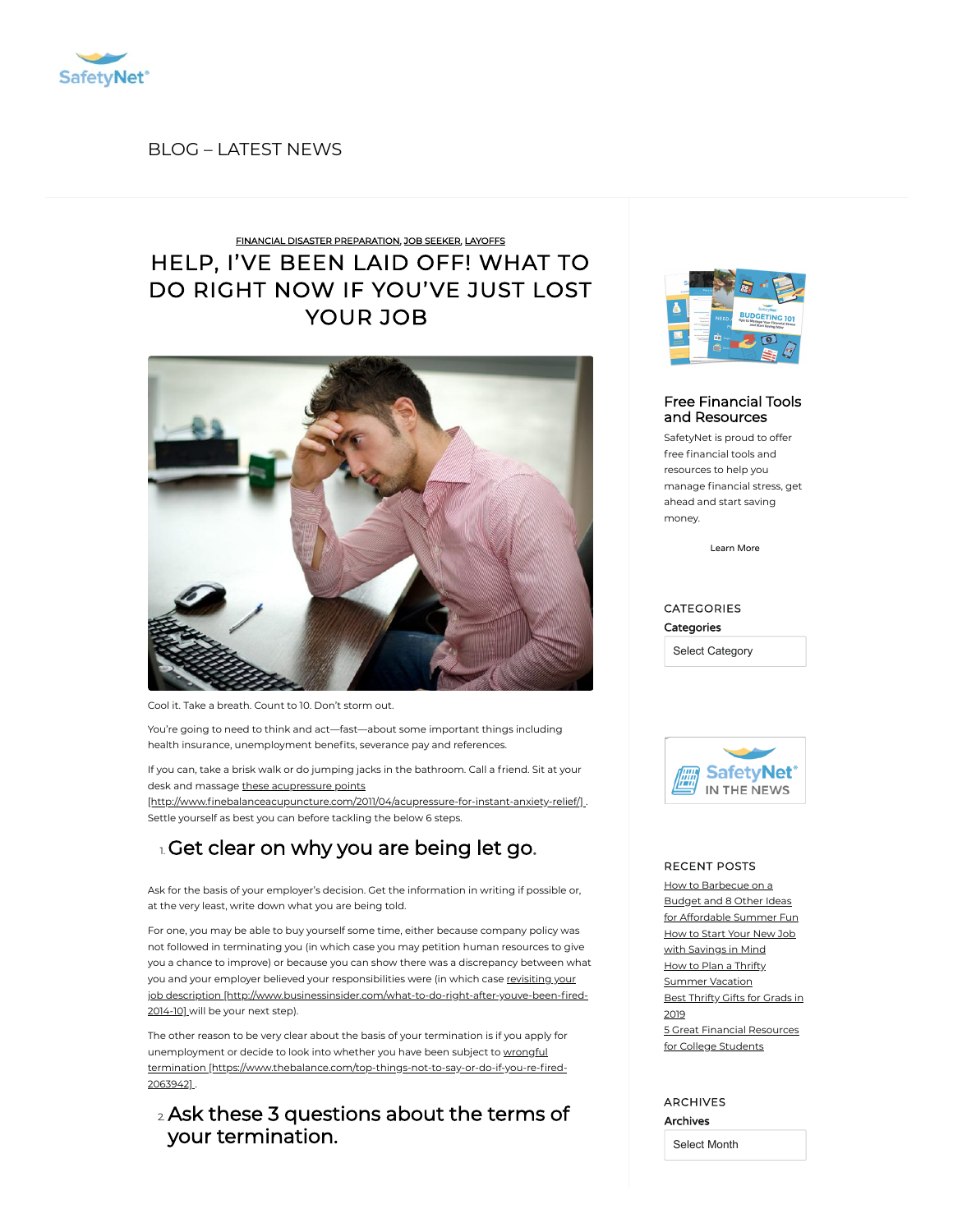

#### When will my last paycheck be?

Your employer is required by law to pay you the wages for the time you have worked and for any vacation and sick leave you have accrued. You'll be wondering about this on your couch at home.

#### How long will my health insurance benefits remain in effect?

While employers are required to offer you continued healthcare benefits, known as COBRA plans [\[https://www.dol.gov/general/topic/health-plans/cobra\]](https://www.dol.gov/general/topic/health-plans/cobra) , you may have to pay the full premium. Within a few weeks, you should receive a letter offering you COBRA to continue your health insurance. If you don't receive it, contact your human resources department.

#### Will you provide <sup>a</sup> neutral reference that does not mention I was terminated?

Most employers have policies about what they will and will not share about former employees [\[https://www.monster.com/career-advice/article/what-can-employers-legally](https://www.monster.com/career-advice/article/what-can-employers-legally-say)say]. Find out now how much they will share with potential employers.

### **Ex Buy yourself some time to decide about** severance pay or other offers.

Before making these kinds of decisions, you are going to want to review the responsibility that employers in your state have to their employees [\[https://www.dol.gov/general/topic/termination\]](https://www.dol.gov/general/topic/termination).

#### Resignation vs. termination:

Your employer may give you the option to resign instead of being let go. While it can be tempting to avoid the stigma of being fired, a resignation will likely preclude you from receiving unemployment benefits. You'll want to check with your state unemployment office before making that decision.

#### Severance pay:

Some employers will offer you a severance pay [https://www.thebalance.com/what-to[expect-in-a-severance-package-2063385\]](https://www.thebalance.com/what-to-expect-in-a-severance-package-2063385), but it is entirely voluntary on their part. Typically based on the length of employment, it may be paid in one lump sum or over a matter of weeks. It may also include other benefits, such as health care coverage and job search assistance.

Oftentimes, the terms of your severance pay are not up for negotiation. Because the employer is dictating those terms, therefore, you would do well to ask for time to think things through. The article by The Balance [\[https://www.thebalance.com/severance-pay-](https://www.thebalance.com/severance-pay-1918252)1918252], written for employers, provides insight into employer benefits (and motives) for offering you a severance. Below are a few to consider:

In exchange for the severance pay, you may be asked to sign a release that requires you to, say, refuse employment from a competitor or wave your right to file a lawsuit in the future. If you are unsure whether your case may be subject to anti-discrimination law or other wrongful termination, you may do yourself a disservice by accepting their agreement on the spot.

Given that you may be filing for unemployment benefits, you will also want to consider whether it is better for you to receive the severance over a series of weeks or in one lump sum. That's because depending on the state you live in, your severance payment may impact your unemployment benefits [\[https://www.thebalance.com/how-does-severance](https://www.thebalance.com/how-does-severance-and-vacation-pay-affect-unemployment-2064190)and-vacation-pay-affect-unemployment-2064190], should you be eligible to receive them.

### 4. Gather your documents before you leave the office.

If you haven't already, gather your personal and relevant professional documents now. After today, you may not have a chance to return or access your email and online files. Consult the Pre-Layoff Checklist for documents to take when you've been laid off [\[https://safetynet.com/blog/the-pre-layoff-checklist-before-laid-off/\]](https://safetynet.com/blog/the-pre-layoff-checklist-before-laid-off/) .